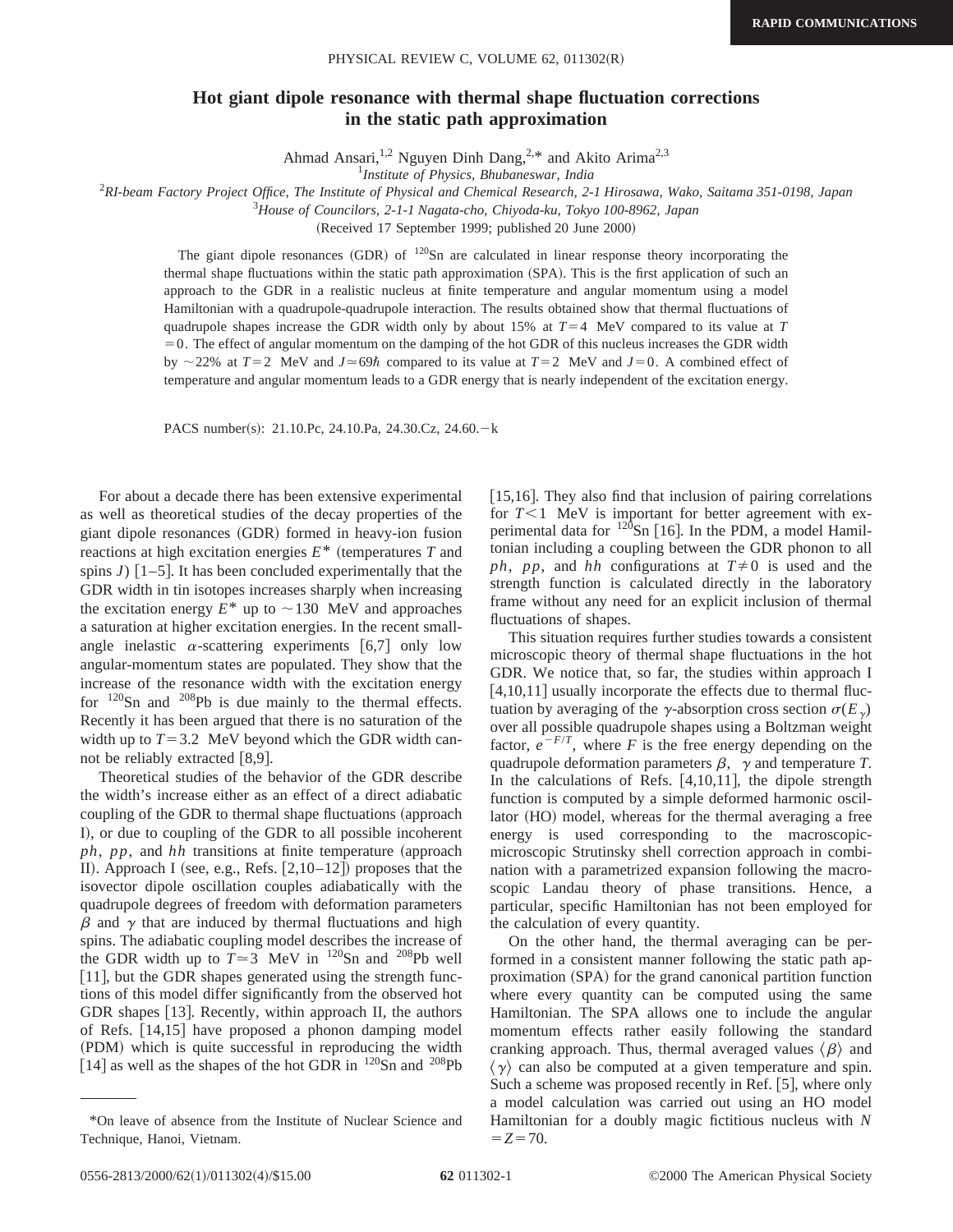## AHMAD ANSARI, NGUYEN DINH DANG, AND AKITO ARIMA PHYSICAL REVIEW C 62 011302(R)

The aim of this Rapid Communication is to present an attempt to make a calculation of the hot GDR incorporating thermal shape fluctuation effects within the SPA for a realistic situation of  $120$ Sn with a standard effective quadrupolequadrupole interaction Hamiltonian:

$$
\hat{H} = \hat{H}_0 - \frac{1}{2} \chi_Q \sum_{\mu} (-1)^{\mu} \hat{Q}_{-\mu} \hat{Q}_{\mu}, \qquad (1)
$$

where  $H_0$  stands for the spherical part and the quadrupole operator  $\hat{Q}_{\mu}$  is given as  $\hat{Q}_{\mu} = (r^2/b^2)Y_{2\mu}$  with the usual HO length parameter  $b^2 = \hbar/m\omega_0$ , and  $\tilde{\hbar}\omega_0 = 41A^{-1/3}$  MeV. The interaction strength parameter  $\chi_0$  is taken as  $\chi_0$  $=120A^{-5/3}f_c$  MeV [17], where  $f_c$  is a core polarization factor  $(f_c \ge 1)$  taken as unity if there is no assumption of an inert core. Effects of pairing correlations and higher multipolarities are not included at present. As is well known, corresponding to the Hamiltonian  $(1)$ , a one-body mean field Hamiltonian is essentially a  $(\beta, \gamma)$ -dependent Nilsson-type Hamiltonian. The spherical single-particle energies are calculated using the spherical Nilsson potential with *A*-dependent Nilsson parameters [18]. Assuming  $N=Z=28$ inert core, the space of the single-particle basis consists of 54 negative parity and 86 positive parity (total 140) orbitals extending the basis space up to  $N=6$  major shells. With such a choice we have a large number of active particles (good for collectivity) in a quite reasonable basis space. The number of the basis states is more than six times the number of active protons, and it is more than three times for neutrons  $(42)$ particles), with important high-*j* orbitals like  $0h_{11/2}$  and  $0i_{13/2}$  included. The GDR cross section  $\sigma(E_{\gamma})$  within the SPA according to Ref.  $[5]$  [see Eq.  $(20)$  there] is

$$
\sigma(E_{\gamma}, \omega, T)
$$
  
= 
$$
\frac{\int dD(\beta, \gamma) e^{(-\alpha \beta^2/2T)} z(\beta, \gamma, \omega) \sigma(E_{\gamma}, \beta, \gamma, \omega, T)}{\int dD(\beta, \gamma) e^{(-\alpha \beta^2/2T)} z(\beta, \gamma, \omega)},
$$
 (2)

where the metric  $dD(\beta, \gamma)$  is equal to  $\beta^4 d\beta$  sin 3 $\gamma$  d $\gamma$ ;  $z(\beta, \gamma, \omega)$  is the kernel of the partition function within the SPA that is given by Eq.  $(5)$  in Ref. [5];  $\alpha$  $= (\hbar \omega_0)^2 / \chi_0$ . The integration is carried over  $\beta$  from 0 to  $\infty$ , and over  $\gamma$  from  $-\pi/3$  to  $2\pi/3$  (if  $\omega \neq 0$ ) or from 0 to  $\pi/3$ (if  $\omega$ =0). More details of the formulation are given in Refs.  $[5,12]$ .

Figure 1 shows our results for the GDR  $\gamma$ -absorption cross section  $\sigma$  (the peak value  $\sigma_0$  normalized to unity) as a function of  $\gamma$ -ray energies  $E_{\gamma}$  at several temperatures *T* and angular momentum  $J=0$  (i.e., cranking frequency  $\omega=0$ ). The dipole interaction strength  $\chi_{\rm D}$  is reduced by 25% as compared to the value used in Ref. [19]. Then the GDR energy  $E_{GDR}$  becomes about 16 MeV roughly close to the experimental value  $E_{GDR}^{exp} = 15.5$  MeV. For the quadrupole interaction strength  $\chi_Q$ , we have taken  $f_c = 1.75$  such that in a Hartree-Fock (HF) calculation we obtain  $\beta \approx 0.1$  for a pro-



FIG. 1.  $\gamma$ -absorption cross section  $\sigma(E_{\gamma})$  of the GDR in <sup>120</sup>Sn at various temperatures *T* and angular momentum  $J=0$ . The solid, dashed, solid with crosses, dash-dotted, and dotted curves correspond to the results obtained at  $T=0.5$ , 1, 2, 3, and 4 MeV, respectively.

late ground state shape  $[20]$ . Here it is important to add that with a basis space larger than two major shells the  $\hat{Q} \cdot \hat{Q}$ interaction is not quite realistic  $[21]$  and leads to a too large mean field deformation,  $\beta_0$ . In fact, even in a two major shell calculation Baranger and Kumar  $[21]$  had to reduce the quadrupole matrix elements of the upper shell by a factor  $(N_0+3/2)/(N+3/2)$ , where  $N_0$  and *N* stand for the total principal quantum number of the lower and upper shells, respectively. In the present case without such a factor we obtain  $\beta_0 \sim 0.5$ . However, after introducing such a factor with  $N_0 = 3$  we find  $\beta_0 = 0.104$  for the HF minimum at *T*  $=0$ , which is close to the experimental value of 0.112 [20].

With the smearing parameter  $\eta$ =2.0 MeV in the linear response matrix (see Refs.  $[5,19]$ ), the GDR width at *T*  $=0.5$  MeV is about 5 MeV, close to the experimental value. The crosses on the curve for  $T=2$  MeV indicate the exact values of  $E<sub>y</sub>$  at which numerical calculations are carried out from 5.5 MeV to 30 MeV in step  $\Delta E = 0.5$  MeV. The curves show some increase of the GDR width  $\Gamma$  as  $T$  increases. Fitting these curves to a single Lorentzian shape leads to the values of  $\Gamma$  = 4.85, 5.00, 5.28, 5.49, and 5.57 MeV, respectively, for  $T=0.5-4$  MeV. The increase of the width at  $T=4$  MeV is only by about 14% compared to that at  $T=0$ , whereas it is found experimentally to become about twice as much at  $T=3$  MeV. The value of the  $\gamma$ -ray energy  $E<sub>GDR</sub>$  that corresponds to the maximum of the cross section shows a small shift towards lower values  $[6]$  with the increase of *T*. The thermal averaged values of quadrupole shape parameters are found to be  $\langle \beta \rangle = 0.143, 0.188, 0.231,$ 0.244, 0.250, and  $\langle \gamma \rangle = 26^{\circ}$ , 25°, 25°, 26°, 27° for *T*  $=0.5-4$  MeV, respectively. Thus, the average shape is a good triaxial one if  $\omega=0$ .

Displayed in Fig. 2 is the dependence of the resonance shape on spin *J* at a given value of temperature *T*  $=2.0$  MeV. The *J* value is defined as the thermal average  $\langle J_y \rangle = J$  at each value of the cranking frequency  $\omega$ . The effect of orientation fluctuations is not included as it is expected to be negligible for the cross section  $\sigma$  [3–5]. However, we would like to check for this in future calculations as it has not been tested in SPA. At a given value of *T* the value of  $E_{GDR}$  shows a shift towards higher values of  $E_{\gamma}$  with the increase of angular momentum. The average value  $\gamma$  shows a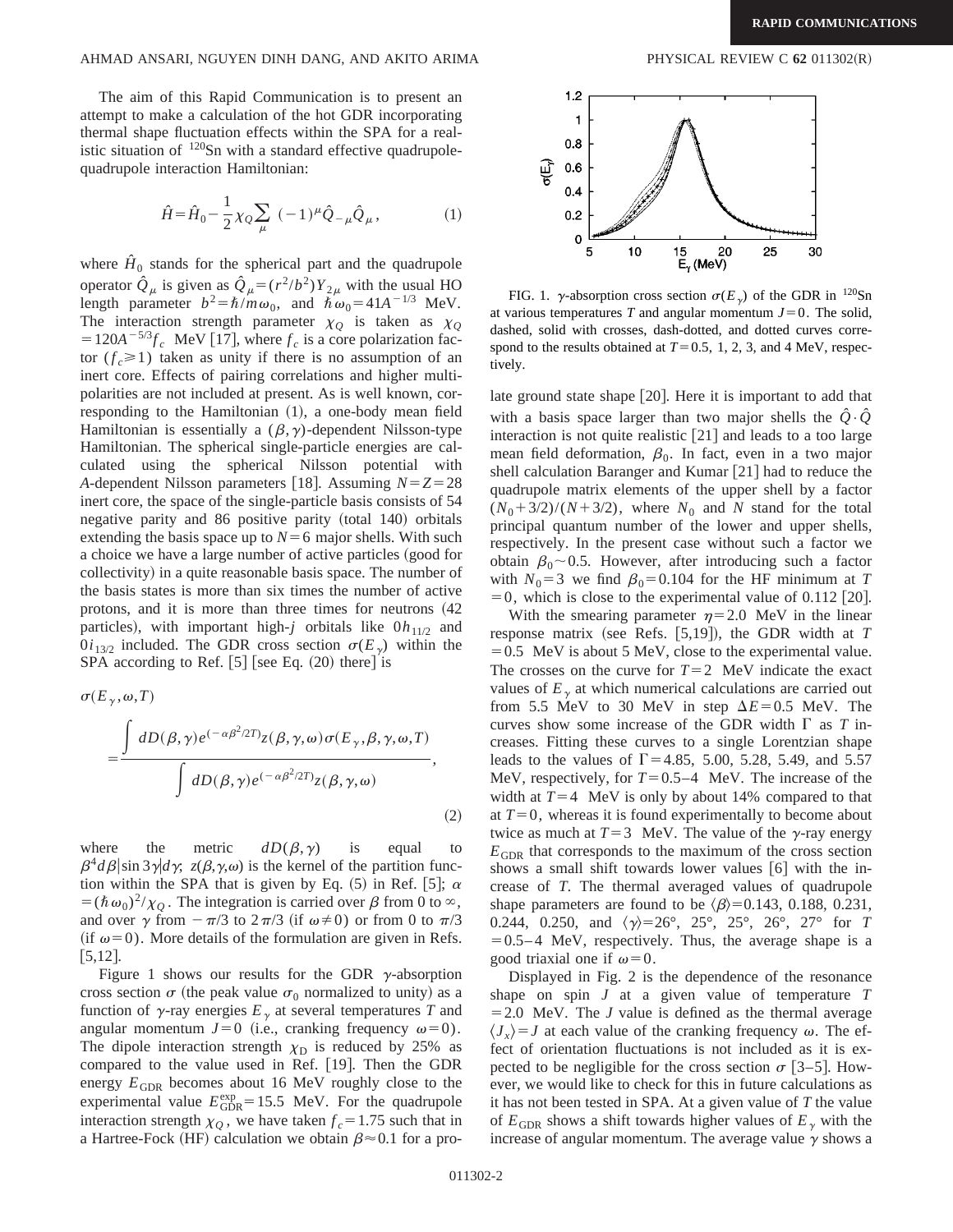

FIG. 2.  $\gamma$ -absorption cross section  $\sigma(E_{\gamma})$  of the GDR in <sup>120</sup>Sn at various angular momenta  $J$  and  $T=2$  MeV. The solid, dashed, solid with crosses, dash-dotted, and dotted curves correspond to the results obtained at  $J=0$ , 26, 55, 69, and 83  $\hbar$ , respectively.

strong angular momentum dependence. We find that  $\langle \gamma \rangle$  $=$  25 $^{\circ}$ , 12 $^{\circ}$ ,  $-6^{\circ}$ ,  $-14^{\circ}$ , and  $-21^{\circ}$  for  $J=0$ , 26, 55, 69, and 83 $\hbar$ , respectively, with  $\langle \beta \rangle \approx 0.23$  for all the *J* values. In the literature we do not find anyone reporting on the average value of  $\gamma$  as a function of *T* and *J* for Sn isotopes. Here it is to be noted that our convention of the sign of  $\gamma$  is opposite to that of the Lund group, as indicated above for the limit of the  $\gamma$  integration (see also Ref. [5]). In our case  $\gamma = -\pi/3$  implies a noncollective rotation about the oblate symmetry axis. Thus, at very high spins  $\langle \gamma \rangle$  goes in the right sector of 0° to  $-60^{\circ}$ . The value of  $\Gamma$  = 5.28, 5.55, 6.14, 6.49, and 6.96 MeV for  $J=0$ , 26, 55, 69, and 83 $\hbar$ , respectively, shows a slow but almost linear increase with the increase of *J*. At *J*  $=69\hbar$  the width increases by about 23% compared to the value at  $J=0$ . We note that the angular mometum leading to fusion in tin isotopes has been found experimentally to saturate at a value  $\sim 63\hbar$  [22]. This trend of the width increase as a function of *J* is quite consistent with the earlier results of Ref.  $[5]$  as well as with those of Ref.  $[11]$ . The averaged value  $\langle \beta \rangle$  ~ 0.23 found in the present work is rather small compared to the one reported, e.g., in Ref.  $[10]$ . But our basic ingredients are very different, and, moreover, there is no mention of the averaged value  $\langle \gamma \rangle$  in the above reference.

Shown in Fig. 3 is the combined effect of temperature and angular momentum on the GDR. The cranking frequencies are chosen such that the values of the angular momenta corresponding to the given values of temperatures are roughly equal to the values extracted in the inelastic  $\alpha$ -scattering experiment [7]. It is seen that the downward shift of  $E_{GDR}$ due to temperature effect found in Fig. 1 and the upward shift due to angular momentum effect as in Fig. 2 almost cancel each other, yielding a nearly constant value of  $E<sub>GDR</sub>$  $\simeq$  16 MeV at various excitation energies. The GDR shape becomes nearly a single Lorentzian centered at  $E_{GDR}$ . This combined effect of *T* and *J* is a very interesting feature seen for the first time in a microscopic theoretical study. For *T*  $=0.5, 1.0, 2.0, 3.0$  MeV with the corresponding values of  $J=6$ , 8, 16, and 20 $\hbar$  the values of  $\Gamma$  are 4.86, 5.03, 5.37, and 5.76 MeV, respectively.

As seen above, within the present model space the average value of  $\beta$  is not becoming large enough even at high temperature and spin. Taking the core polarization parameter  $f_c$ =2.0 instead of 1.75 for  $T=3$  MeV and  $J=20\hbar$  we ob-



FIG. 3.  $\gamma$ -absorption cross section  $\sigma(E_{\gamma})$  of the GDR in <sup>120</sup>Sn at various angular momenta *J* and temperatures *T*. The solid, dashed, solid with crosses, and dash-dotted curves correspond to the results obtained at  $(T,J) = (0.5 \text{ MeV}, 6\hbar), (1 \text{ MeV}, 8\hbar), (2 \text{ MeV},$ 16 $\hbar$ ), and (3 MeV, 20 $\hbar$ ), respectively.

tain  $\langle \beta \rangle$ =0.330, an increase of about 35% compared to the previous value (0.243), but it leads to an increase of  $\Gamma$  only by about 6% to  $6.08$  MeV (compared to  $5.76$  MeV). Then at the same temperature and spin, keeping  $f_c = 1.75$ , we have increased the value of the smearing parameter  $\eta$  to 2.2 MeV (10% increase compared to 2.0 MeV) and find  $\Gamma$  increasing to 6.18 MeV, again an increase of only about 6%. Thus, it is clear that in the present approach, at least to the extent that the numerical computations have been performed, the effect of thermal fluctuations of the shape parameters on the GDR width are turning out to be quite small.

In conclusion, we have studied the GDR properties of <sup>120</sup>Sn with thermal shape fluctuation corrections within the SPA theory. This is a microscopic approach that facilitates the investigation of the dependence of the resonance shape, width, and averaged shape parameters on temperature *T* and angular momentum *J* in a consistent manner, employing a standard many-body Hamiltonian. The presently obtained results show that the effects of thermal fluctuations of the quadrupole shapes lead only to a slow increase of the hot GDR width with increasing *T* up to 3–4 MeV. The width increases only by about 15% at  $T=4$  MeV, i.e., much less than that experimentally observed. The effect of angular momentum on the hot GDR width is slightly stronger than the thermal effect. It increases the width at  $T=2$  MeV and *J*  $=69\hbar$  by about 22% compared to the value at the same temperature and  $J=0$ . On the other hand, it is the combined effect of temperature and angular momentum that yields the GDR's energy almost independent of excitation energy. However, this combined effect also shows only a small increase of the GDR width as a function of  $(T,J)$ . This first application of the linear response theory in conjunction with the SPA to the calculation of the GDR in a realistic hot nucleus opens a scope of further improvements, which can be done employing more realistic interactions and including other effects such as thermal fluctuations of the pairing gap and of hexadecapole shapes, orientation fluctuation effects, etc.

A.A. gratefully acknowledges the hospitality of the RIbeam factory of RIKEN, where the major part of the work was done during his visit.